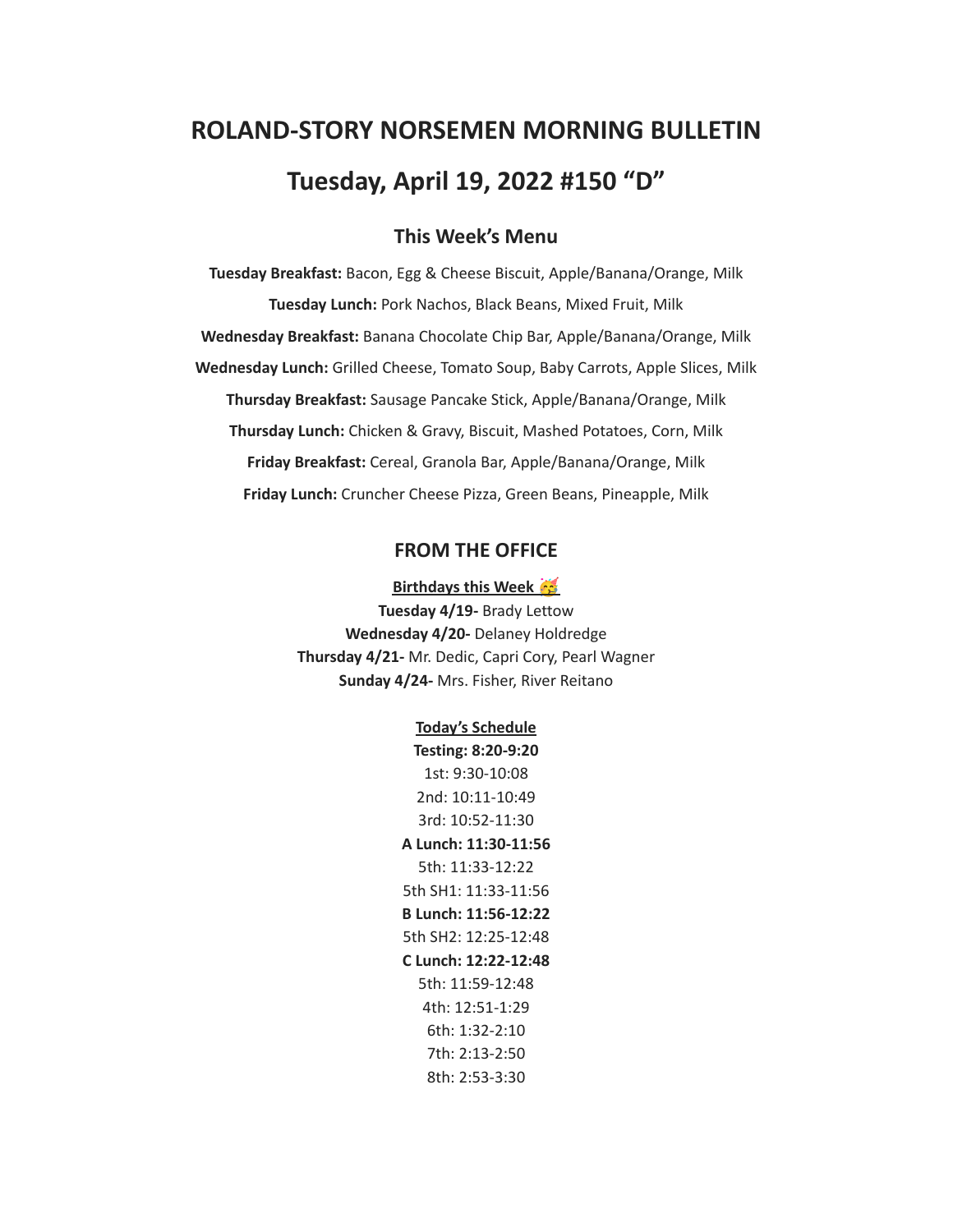**Football:** There will be an important information/sign-up meeting for the 2022 high school football season in the commons during seminar on Friday April 22. Anyone unable to attend should visit with Coach Finn prior to the meeting.

**Seniors:** Now is the time to start turning in your graduation fee. Please drop off your payment to the office before your last day of classes.

**Volunteer Hours Opportunity:** Roland Youth Softball is looking for volunteers to work their concession stands during games. This is a great opportunity to get silver cord hours. [Click](https://www.signupgenius.com/go/70a094facac2aa0f85-roland1) here to view the schedule and sign up!

**Juniors/Seniors:** \$40 off tux rental coupons are available in the office from Milroy's.



**[COUNSELOR FOLDER](https://docs.google.com/document/d/1vmwczNPbDzXe9vFaG5LJMQ7NYDv-i4oQJHybqA65TUc/edit?usp=sharing) (9-12)-Click here**



*Future Seminar Career Presentations*

**Tuesday, April 26 \*Fire Science** Click here for [information](https://www.dmacc.edu/programs/fire/Pages/welcome.aspx)

**Thursday, April 28 \*Story City Manufacturing and Tours**

(All juniors. This is a day event)

**Tuesday, May 3 Presenter: \*Architecture/Construction** Eric Vermeer. He has over <sup>15</sup> years of experience working

in architecture and engineering. Eric is the go-to person at 10 Fold for master planning, construction cost estimating, structural engineering,

structural and architectural forensics, project management, and architectural design.

Wednesday, May 4 \***Video Production** Click here for more [information](https://www.dmacc.edu/programs/video/Pages/welcome.aspx)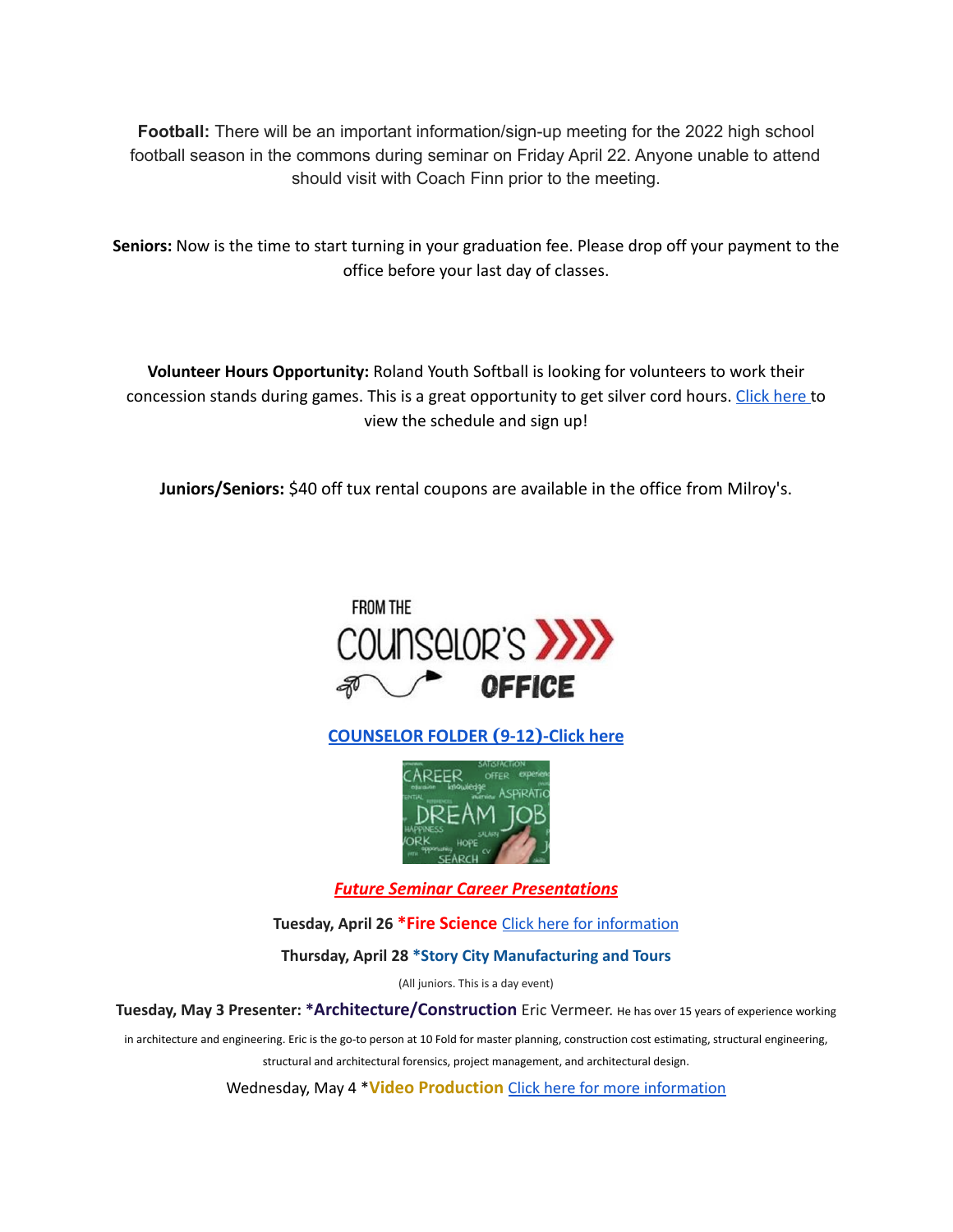#### **Tuesday, May 10 \*Medical Fields -Mary Greeley Presenters**

\*Students, via My Academic Plan Career Clusters you will be requested to come to these presentations. If ANYONE wants to attend these sessions please sign up in the Counselor's office at least one day prior to the presentation!

*RS students, take time for your mental health* by registering for this "Teens Training Teens-Psychological First Aid (PFA)" This 3-hour online course will teach students how to manage their distress and cope with post-disaster stress and adversity. (See [attached](https://drive.google.com/file/d/18ZxsDgb9mTVccDP5AD1ejwqoEi1MNUwE/view?usp=sharing) flyer.)



**Local Scholarship**

[Jim & Marilyn Hanson \(RS Foundation\) Scholarship](https://docs.google.com/document/d/1ZTlh8dBWKYLTE2ZXAX8cFE_071yzMHCiRBXRqeR_Sv8/edit?usp=sharing)- \$1,000/4yr due 4/22 @12:00pm- pursuing a major in forestry, math related field, and/or education.

**RS Silver Cord [Scholarship](https://docs.google.com/document/d/12og0k5MTIc1OeFEzEig2sJZbI5ykSKtMlEJRu1iKhdA/edit?usp=sharing)** Make a copy, fill, print and turn into Counselor's office \$500 due 5/4 @12:00pm

**RSEA [\(Roland-Story](https://docs.google.com/document/d/1YwFGXKN4fBAFzL5lRATvKspYv1CbagujvEZKrQq0Kcg/edit?usp=sharing) Education Association) Scholarship** Make a copy, fill, print and turn into Counselor's office \$300 due 4/28 @12:00pm

#### **ATHLETIC ACTIVITIES FOR THE WEEK**

#### **Tuesday 4/19**

Varsity Girls Golf Tournament @ Wet Marshall High School 2:00pm Varsity Boys Golf Triangular vs West Marshall/South Hamilton @ Riverbend Golf Course 4:00pm Varsity Boys Track Meet @ Ballard High School 4:30pm

#### **Thursday 4/21**

Varsity Girls Golf Quad vs West Marshall/South Hamilton/North Polk @ Riverbend 4:00pm Varsity Boys Track Invitational @ Nevada High School 4:30pm Varsity Girls Track Invitational @ Roland Story High School 4:30pm